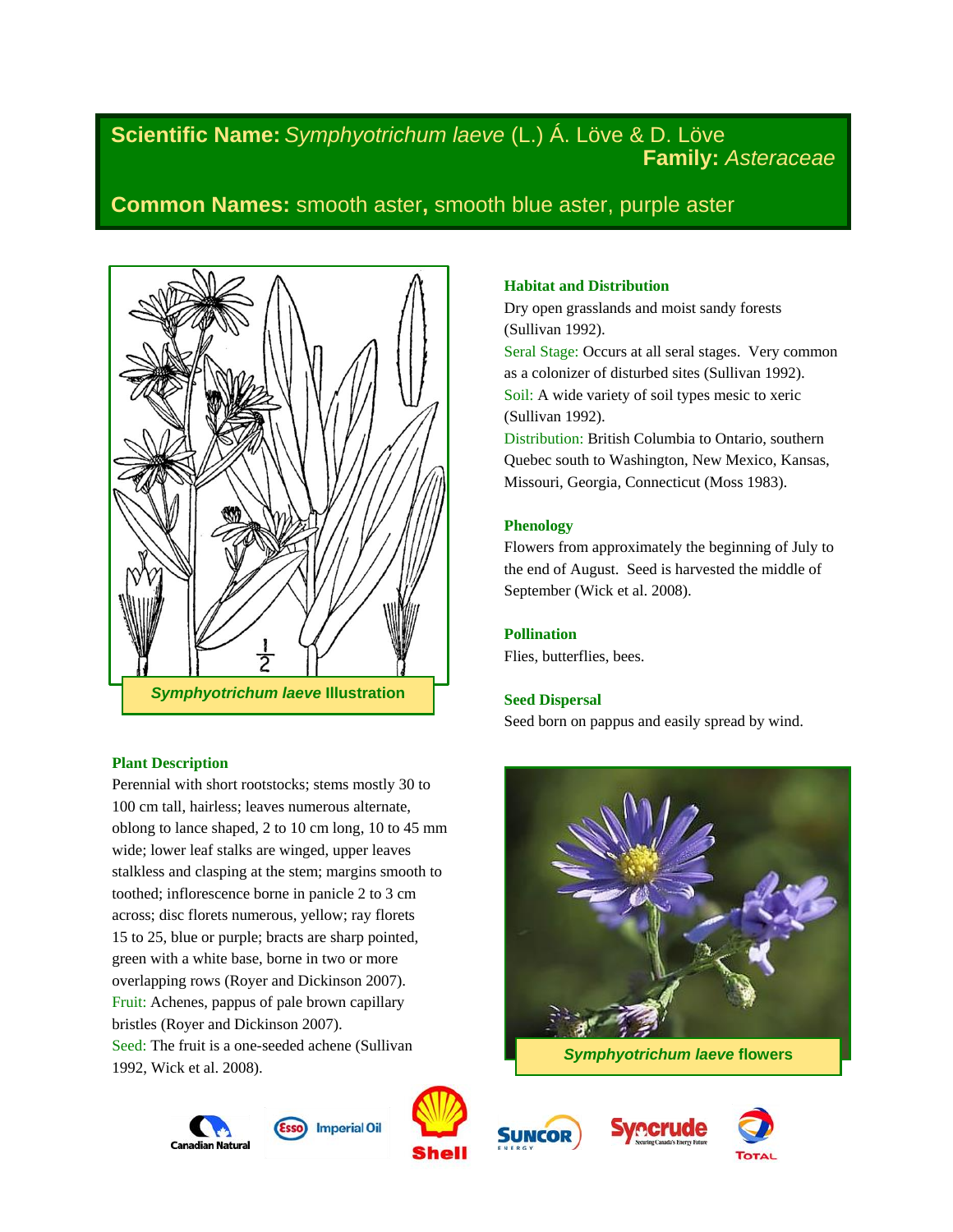#### **Genetics**

2n=48 (Moss 1983).

#### **Symbiosis**

None known.



#### **Seed Processing**

Collection: Mature heads may be broken off or cut and placed in breathable bags.

Seed Weight: 0.20 g/1,000 seeds. Wick et al. (2008) weighed seed at 0.41 g/1,000 seeds.

Harvest Dates: Seed was collected in Alberta from Mid-August early September.

Cleaning: Seeds are hand collected when achenes separate easily from the receptacle. Seeds are tan at maturity. Seeds are collected in paper bags and kept in a well-ventilated drying shed prior to cleaning (Wick et al. 2008).

Storage Behaviour: Orthodox; seed may be dried down to 15% relative humidity prior to extended storage under freezing temperatures (Royal Botanic Gardens Kew 2008).

Storage: At 3 to 5°C in sealed containers (Wick et al. 2008).

Longevity: Seed longevity is up to seven years at storage conditions stated above (Wick et al. 2008). Soil seed banking of this species is not apparent (Sullivan 1992).

#### **Propagation**

Natural Regeneration: Primarily by seed as well as short rhizomes (Sullivan 1992). Moderate spread by seed (ALCLA Native Plants n.d.).

Germination: Seed germinates 80% to 100% in 10 to 15 days at 22°C. Germination to true leaf stage is seven to 15 days. Seedlings are thinned at this stage (Wick et al. 2008).

Unstratified seed takes between 7 to 20 days to germinate (Sullivan 1992).

Pre-treatment: Cold, moist stratification. Mix seed with moist but not wet, sterile growing medium (Wildflower Farm, Inc. n.d.). Place mixture in a labeled, sealed plastic bag and store in refrigerator for six to eight weeks; some seed may germinate in the storage bag if moist stratified too long. If sprouting occurs, plant immediately (Wildflower Farm, Inc. n.d.).

Another method is to sow seed outdoors in late autumn so that they may overwinter (Wildflower Farm Inc. n.d.).

Stratification lengths used have varied from 75 days to five months on high elevation seed sources and was not necessary for lower elevation sources (Wick et al. 2008). Containers filled in late fall and irrigated thoroughly prior to winter stratification, covered with a light layer of material (milled sphagnum, peat, perlite and vermiculite with Osmocote controlled release fertilizer) yielded reasonable emergence (Wick et al. 2008). Wild Rose Consulting, Inc. found no pre-treatment necessary on seeds collected in northeastern Alberta. Direct Seeding: Wild Rose Consulting found an average of 1% emergence from fall sown seed on three reclaimed sites in northeastern Alberta. Seed Rate: 11 g seed/m<sup>2</sup> (Sullivan 1992). Vegetative Propagation: No literature found. Micro-propagation: No literature found.









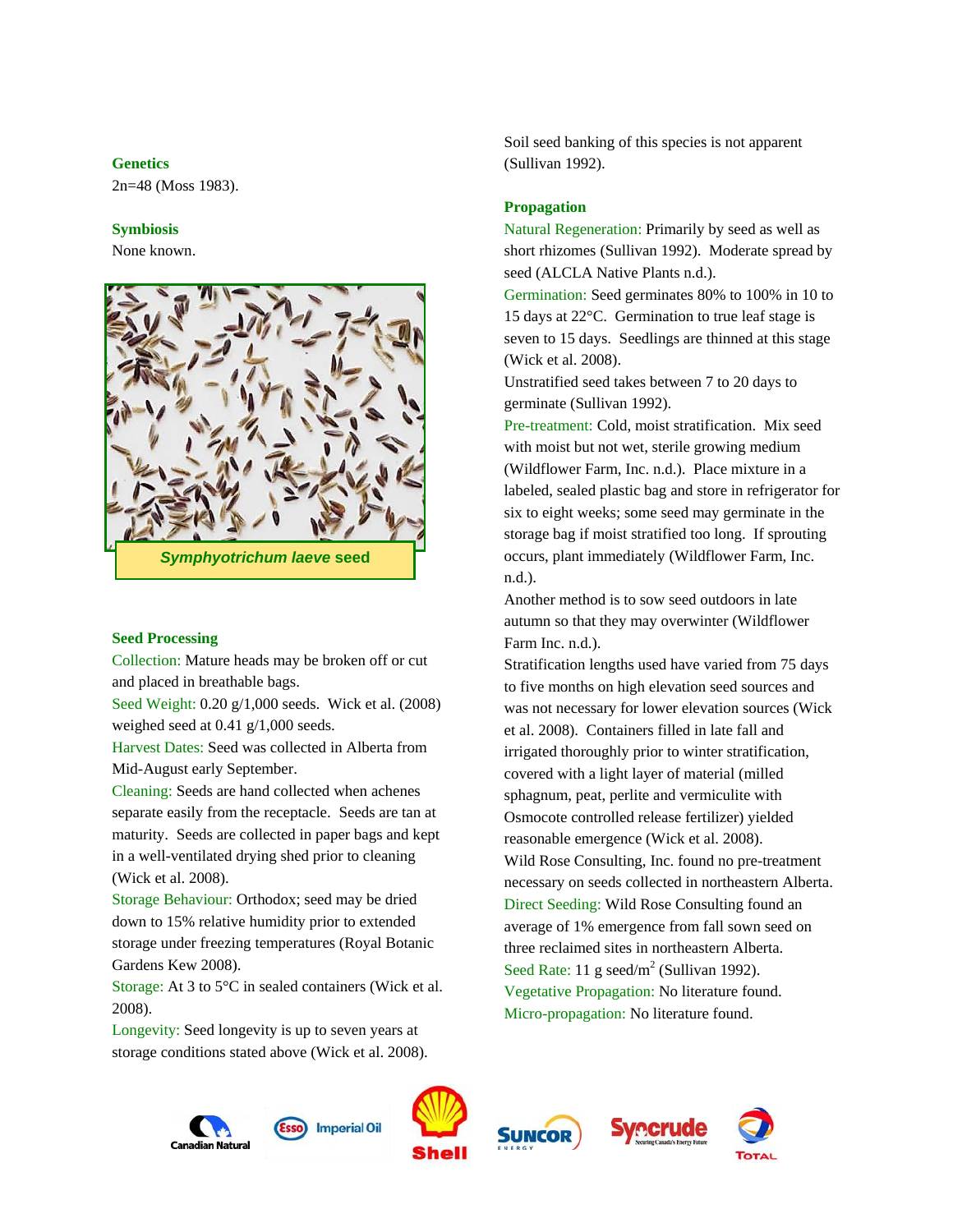### **Aboriginal/Food Uses**

Medicinal: The root can be chewed to treat toothaches and the pain of teething, and can be made into tea to treat fevers (induces sweating) and to help the organs of women to return to normal function after childbirth (Marles et al. 2000).



# *Symphyotrichum laeve* **adult plant**

# **Wildlife/Forage Usage**

*S. leave* have high nutrient contents that decrease as they mature throughout the growing season (Sullivan 1992).

Wildlife: Grazed by white tailed deer (Sullivan 1992).

Livestock: Grazed by livestock (Sullivan 1992).

Grazing Response: Decreaser (Sullivan 1992). Plants damaged by grazing respond with increased

growth the following season (Sullivan 1992).

#### **Reclamation Potential**

Has been used to revegetate ditches along the sides of roads and highways and it is also recommended to be

> **Imperial Oil** Canadian Natura



seeded or planted to reclaim native mixed-grass and tall-grass prairie sites (Sullivan 1992).

# **Commercial Resources**

Availability: Available from Alberta nurseries (ANPC 2010). Cultivars: Bluebird, Purple burst, Kurts, Calliope, Geyer's Aster (Dave's Garden n.d.). These cultivars are not suitable for use in reclamation. Uses: As a garden ornamental (ANPC 2010).

# **Notes**

Synonym: *Aster laevis* (Budd and Best 1969, ITIS n.d.).

### **Photo Credits**

Photo 1: Walter Muma @ Ontariowildflowers.com 2011.

Photo 2: Prairie Moon Nursery 2011.

Photo 3: Walter Muma @ Ontariowildflowers.com 2011.

Line Drawing: Britton, N.L. and A. Brown 1913 @ Wikimedia Commons.

# **References**

ALCLA Native Plants, n.d. *Aster lavevis* Smooth aster. IN: ALCLA Native Plants, Plant Description. <http://www.alclanativeplants.com/section2/main.htm> [Last accessed October 8, 2013].

ANPC (Alberta Native Plant Council), 2010. Native Plant Source List.

[http://www.anpc.ab.ca/assets/ANPC\\_2010\\_Native\\_Pl](http://www.anpc.ab.ca/assets/ANPC_2010_Native_Plant_Source_List.pdf) ant Source List.pdf [Last accessed June 14, 2013].

Budd, A.C. and K.F. Best, 1969. Wild Plants of the Canadian Prairies. Canada Department of Agriculture, Research Branch, Ottawa, Ontario. Publication No. 983-1969.

Dave's Garden, n.d. Smooth Blue Aster *Symphyotrichum leave*.